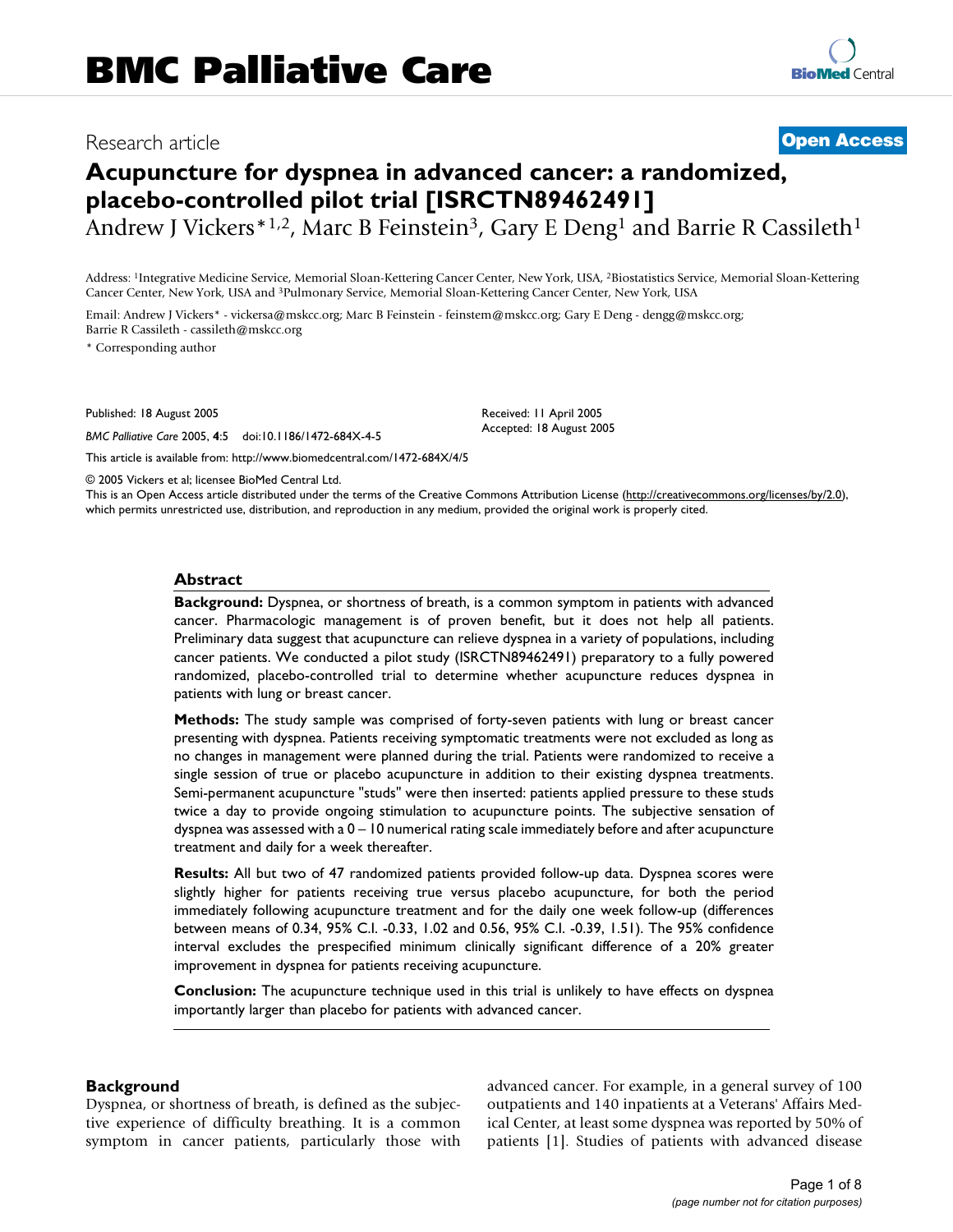find that 50 –70% experience significant dyspnea[2,3]. Although dyspnea is most commonly associated with lung cancer[3], high rates also occur in patients with breast cancer with pulmonary metastases[4].

Dyspnea in cancer patients has numerous causes. It may result from complications of the cancer itself, such as pulmonary embolism, pleural effusion, anemia, and endobronchial obstruction or from conditions associated with a risk factor such as chronic obstructive pulmonary disease (COPD) in smokers. It may also result from disorders not directly attributable to the lungs, such as congestive heart failure or anemia. Treatment of these patients is typically guided by the identification of a specific underlying abnormality. Pleural effusions, for instance, are treated by thoracentesis, COPD is treated by bronchodilators and/or steroids, and anemia is treated by transfusion.

Unfortunately, a specific lung or cardiac pathology is not identifiable in approximately one-quarter of patients[2]. Moreover, dyspnea may result from causes in which definitive treatment has been unsuccessful or not practical. A number of interventions have been attempted for such patients, who often have advanced cancer within the lung parenchyma or endobronchial disease refractory to external beam radiation. Several randomized trials have shown that both opioids and supplemental oxygen can alleviate the subjective sensation of dyspnea among patients with advanced cancer.

For example, in a randomized, double-blind, crossover trial, dyspnea sensation fell by 25 mm on a 100 mm visual analog scale after morphine, with little change on placebo  $(p < 0.01$  for difference between groups)[5]. Using a similar randomized, crossover design, Bruera et al. reported highly significant differences between periods when patients received oxygen as compared to periods when unsupplemented air was administered [6]. However, such measures are not effective in all patients, and the problem of dyspnea in the cancer patient is often frustratingly difficult to treat. A multinational study of end-of life-care found that dyspnea required sedation in 25 to 50% of patients during the last week of life[7]. It is for these difficult to treat cancer patients that additional therapeutic options are needed.

A number of randomized controlled trials have examined acupuncture for shortness of breath in patients without cancer. For example, a randomized, double-blind, placebo-controlled trial of acupuncture for methacholineinduced asthma reported significant differences in favor of acupuncture[8]. A similar study involved a standardized running test to induce bronchorestriction in asthmatics. Exercise-induced reductions in lung function were significantly lower in real compared to placebo acupuncture[9]. A trial in COPD reported significant differences between groups for subjective breathlessness. Thirty-one patients were randomized to self-administer finger pressure ("acupressure") at true or sham acupuncture points on a double-blind, crossover basis. Acupressure led to approximately a one-third reduction of scores on a VAS of dyspnea compared to about a 20% improvement in placebo controls[10].

Only one trial has been reported in cancer. Although uncontrolled, the results are provocative. Thirty cancer patients in palliative care received a single session of acupuncture. The mean visual analog score for breathlessness before acupuncture treatment was 42; this fell to 24 immediately following 10 minutes of needle insertion, an improvement that was maintained at six hour follow-up. Symptom scores returned to baseline 24 hours later[11].

Given these data, we believed it would be worthwhile to investigate whether cancer-related dyspnea can be relieved by acupuncture. Acupuncture is a complementary therapy, and therefore was administered as a supplement to use of pharmacologics or oxygen for dyspnea. Placebo control was employed because our endpoint was subjective and because acupuncture had not previously been found superior to placebo for cancer-related dyspnea. Our overall objective was to determine whether true acupuncture was more effective than placebo for alleviating dyspnea in patients with advanced lung or breast cancer. Here we report the results of a pilot study that aimed to refine the methodology for an anticipated definitive trial.

## **Methods**

Recruitment for the trial took place between July 2001 and March 2004 among patients under treatment for advanced lung or breast cancer at Memorial Sloan-Kettering Cancer Center (MSKCC). Patients age 18 or above with subjective complaint of shortness of breath and scoring grade two or higher on the American Thoracic Society Breathlessness Scale were eligible. Patients must have pursued a trial of steroid medication for dyspnea, if indicated, for at least 48 hours. Patients were excluded if any of the following applied: shortness of breath predated cancer diagnosis (e.g. asthma); recent onset of symptoms (< 7 days); anemia (defined as hemoglobin < 8 gm/dl); recent acupuncture; contraindications to acupuncture such as heart valve dysfunction or pancytopenia; planned *initiation* or *change* in oncologic therapy or symptomatic management of breathlessness (continuation of any existing management was allowed), or likelihood of patient death during the course of anticipated participation in the trial. Patients were also excluded if the primary cause of dyspnea was thought to be congestive heart failure, sarcoid disease, hypersensitivity pneumonitis, cryptogenic organizing pneumonitis, pneumothorax, chest wall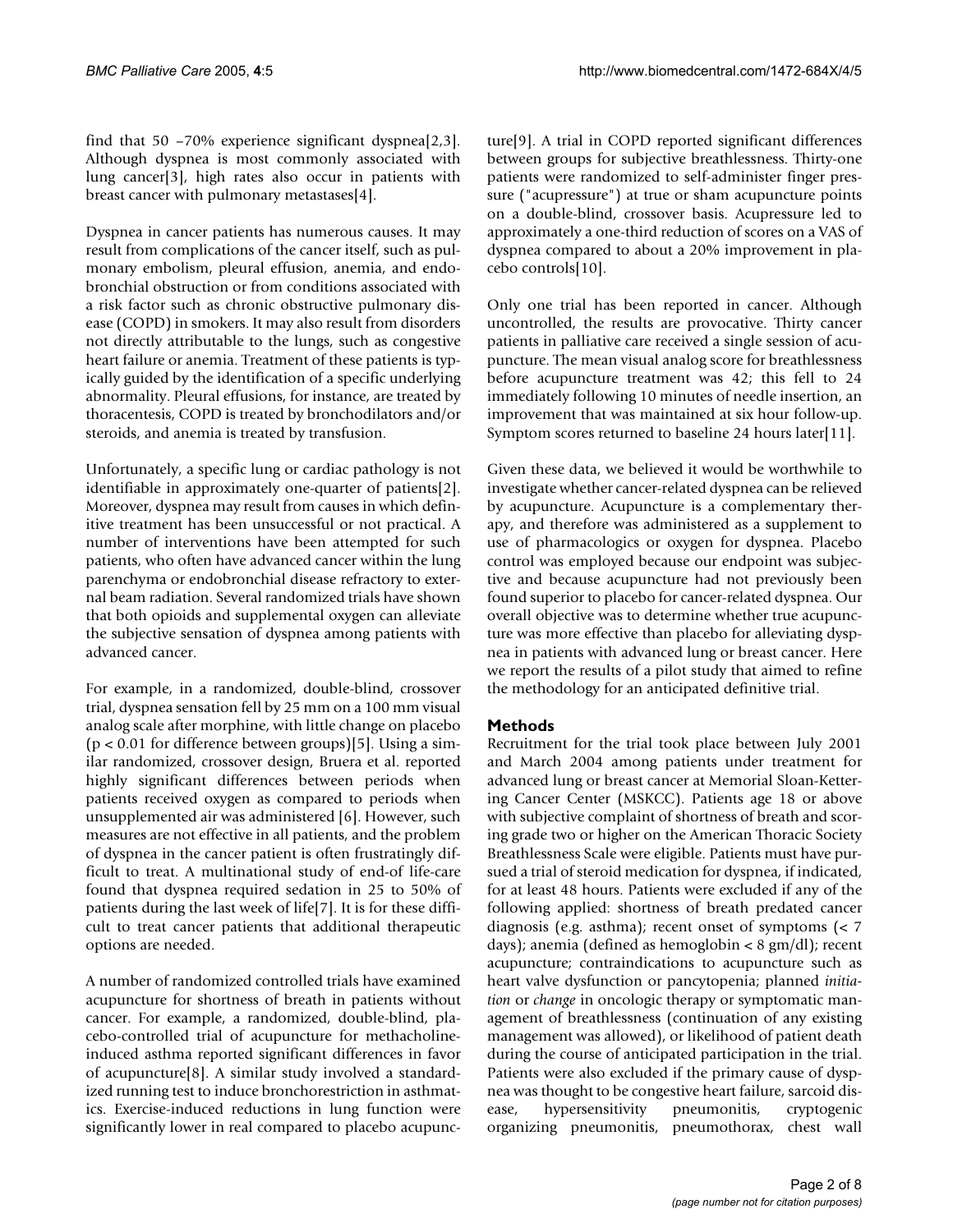| Point                   | Laterality       | Anatomical location                                                                                                                                                                                                                                                       |
|-------------------------|------------------|---------------------------------------------------------------------------------------------------------------------------------------------------------------------------------------------------------------------------------------------------------------------------|
|                         |                  |                                                                                                                                                                                                                                                                           |
| Ren6                    | Unilateral       | On the midline of the lower abdomen, 1.5 cun <sup>*</sup> inferior to the umbilicus and 3.5 cun <sup>*</sup> superior to the<br>pubic symphysis                                                                                                                           |
| LUI                     | Bilateral        | On the lateral aspect of the chest, in the first intercostal space, 6 cun <sup>*</sup> lateral to the midline,                                                                                                                                                            |
| LU7                     | Bilateral        | On the radial aspect of the forearm, in the cleft between the tendons of brachioradialis and abductor<br>pollicis longus                                                                                                                                                  |
| ST <sub>36</sub>        | Bilateral        | Below the knee, 3 cun* inferior to Dubi ST35, one finger breadth lateral to the anterior crest of the tibia.                                                                                                                                                              |
| KI <sub>6</sub>         | Bilateral        | I cun <sup>*</sup> below the prominence of the medial malleolus, in the groove formed by two ligamentous bundles.                                                                                                                                                         |
| Auricular lung point    | Bilateral        | Medial and distal aspect of the tragus                                                                                                                                                                                                                                    |
| Auricular kidney point  | <b>Bilateral</b> | Medial and proximal aspect of the cymba conchae                                                                                                                                                                                                                           |
| Sternal points OR Ren17 | Unilateral       | Two needles inserted in the top two inches of the sternum and inserted down to the periosteum. Weak<br>or cachectic patients were treated at Ren17, which is found on the anterior midline, at the level with the<br>fourth intercostal space, midway between the nipples |
| Sham sternal            | Unilateral       | Two points anywhere in the upper two inches of the sternum: placebo needle only                                                                                                                                                                                           |
| Sham I                  | Bilateral        | Posterior wrist, between radius & ulna, I cun* distal to radial & ulnar heads                                                                                                                                                                                             |
| Sham <sub>2</sub>       | Bilateral        | Anterior arm, 3 cun* proximal and 3 cun* medial to the antecubital crease                                                                                                                                                                                                 |
| Sham3                   | Bilateral        | Anterior arm, center of biceps brachii (midway between shoulder joint and antecubital crease)                                                                                                                                                                             |
| Ear Sham                | Bilateral        | Adjacent to the "finger point", just below the helix of the auricle, at the apex                                                                                                                                                                                          |

#### **Table 1: Location of acupuncture points.**

\* a "cun" is a practical measurement used by acupuncturists equivalent to the greatest width of a patient's thumb at the distal phalanx

deformity, obesity, neuromuscular disorders, pulmonary vascular disease, hepatomegaly or phrenic nerve paralysis syndrome. If the primary cause of dyspnea was ascites, effusion, pneumonia, large airway obstruction, superior vena cava syndrome or pulmonary embolism, patients were eligible only if they remained short of breath despite conventional therapy administered by their primary oncologist, or if they had refused such therapy.

Eligible consenting patients were randomized by telephone using the MSKCC clinical research database. Randomization used randomly permuted blocks with the cancer diagnosis (lung/breast) and breathless at rest (yes/ no) as strata. The use of independent telephone registration and randomization ensured concealment of treatment allocation. Patients, researchers and others involved in patient care were blind to study group; only the acupuncturists and a researcher not associated with the study were aware of which patients received true and which placebo treatment.

Treatment consisted of two phases, acupuncture and acupressure. Patients received either true acupuncture followed by true acupressure, or placebo acupuncture followed by placebo acupressure. The first "acupuncture phase" consisted of a single treatment in which real or placebo needles were applied for 15 minutes at true or sham points, respectively. In the true acupuncture group, the needles used were stainless steel AsiaMed No.16 30 mm × 0.30 mm inserted to the traditional Chinese depth of 0.5 cm – 1.5 cm. Auricular points were needled with stainless steel Seirin D type No. 1 15 mm  $\times$  0.16 mm. As is common in traditional acupuncture, practitioners attempted to elicit *de qi* to help determine exact point location, but there was no manipulation of needles after placement. Placebo needles consist of a blunted needle that moves up inside its handle instead of into the skin. This technique has previously been demonstrated to be indistinguishable from true acupuncture[12]. Patients were told that in placebo acupuncture "the needles are placed so that they do not stimulate the correct acupuncture points. However, they do not look or feel any different from real needles." Immediately after insertion of the needles, patients were asked to assess the credibility of their treatment using a previously published scale[13,14].

The point prescription is described in Table 1. True points were chosen on the basis of the prior case series[11] and points traditionally used for breathlessness[15]; sham points were chosen in body areas away from true acupuncture points. The point prescription was modified slightly during the trial (details available on request), primarily to improve patient comfort. Patient outcome was not affected by the prescription used (see Results). Immediately after needle insertion, acupuncturists completed an audit sheet verifying the acupuncture points used. These records were routinely reviewed, and acupuncturists were found to have followed the acupuncture point prescription.

One hour after removal of needles, patients started the second "acupressure phase." Stainless steel AcuMedic acu-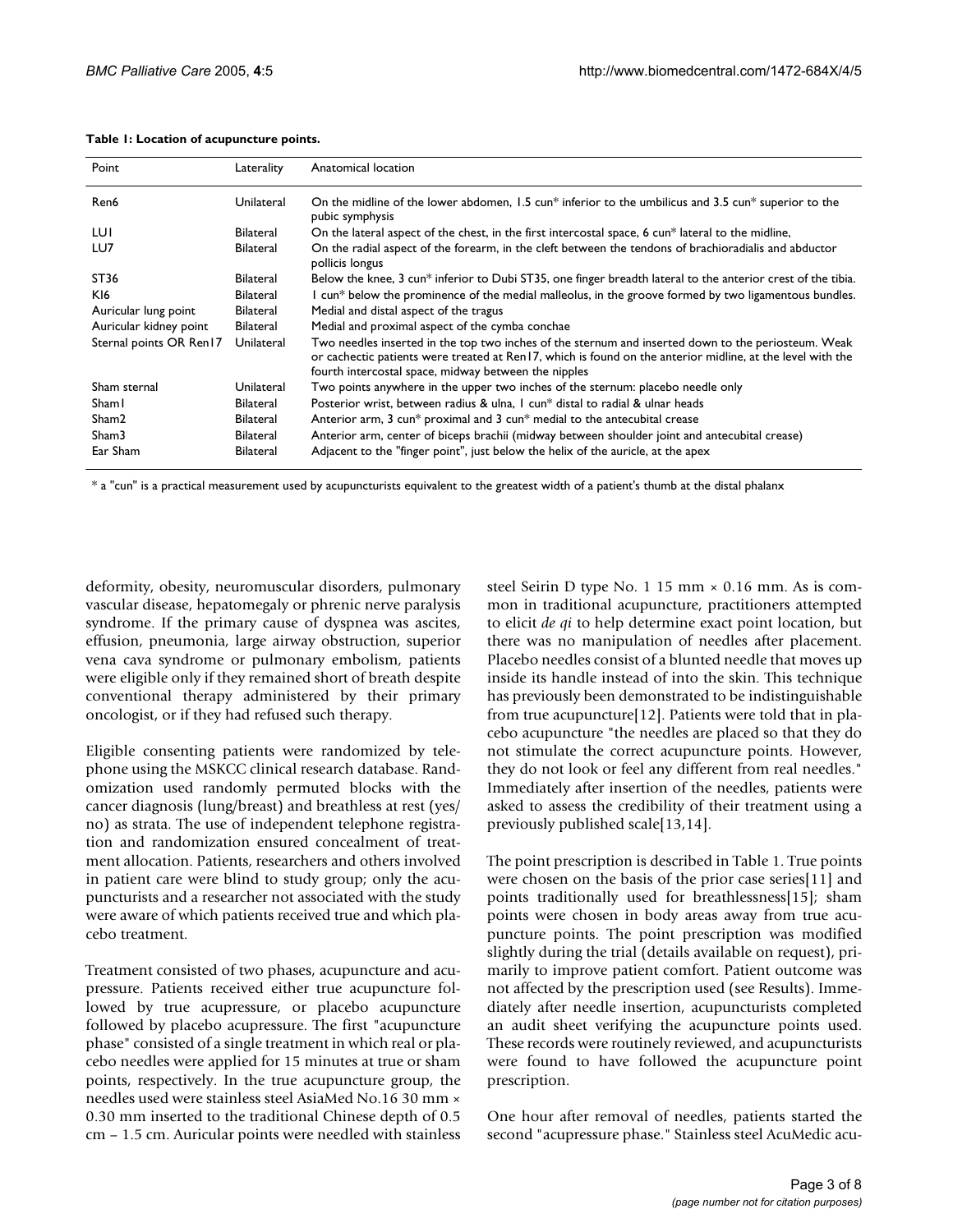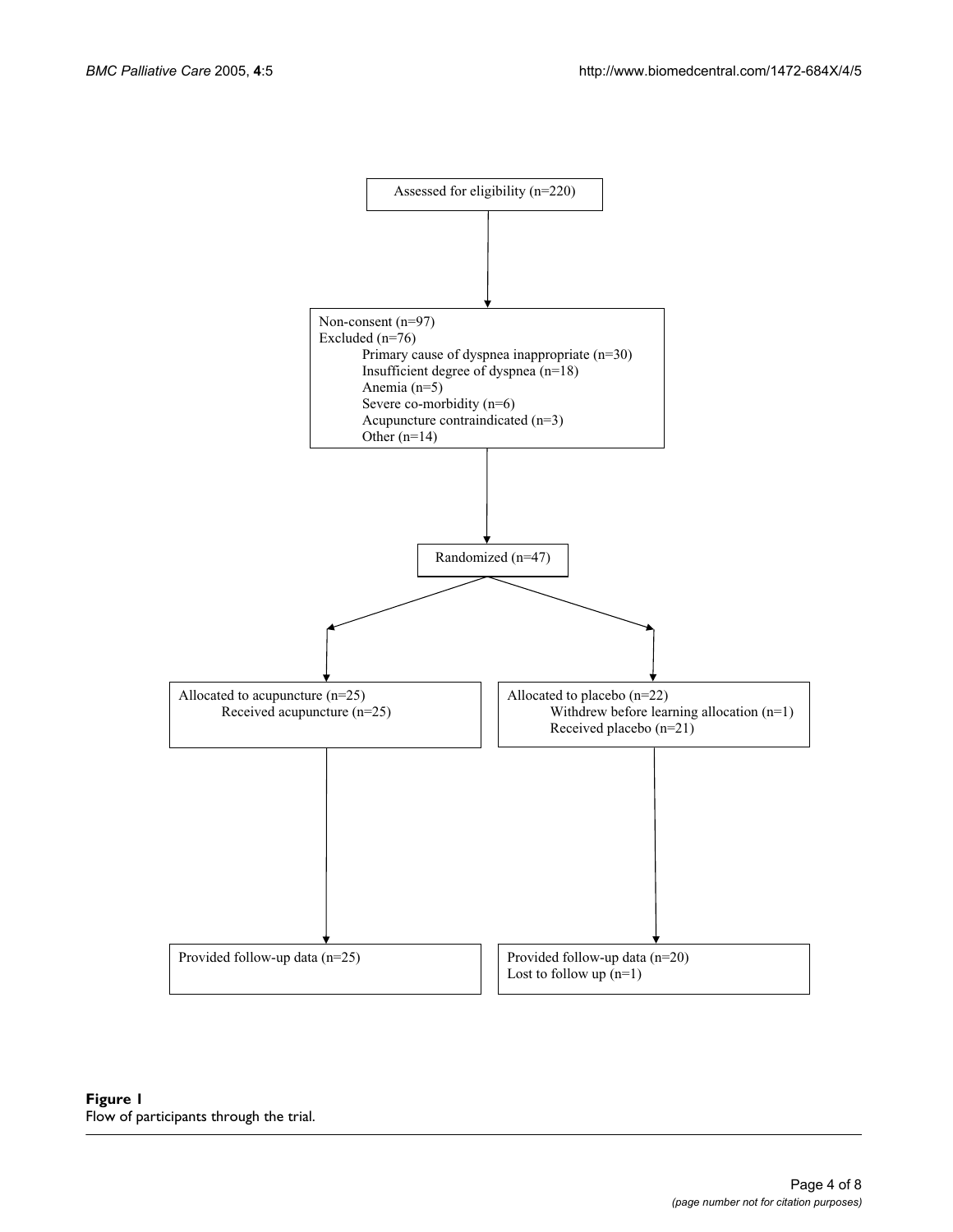**Table 2: Baseline characteristics of patients providing post randomization data. Values are number (percentage) or mean (standard deviation)**

| Acupuncture<br>$n = 25$ | Placebo<br>n = 20  |
|-------------------------|--------------------|
| 15 (60%)                | 13 (65%)           |
| 63.0 (12.8)             | 67.0 (11.4)        |
|                         |                    |
| 5 (20%)                 | 4 (20%)            |
| 20 (80%)                | 16 (80%)           |
| 9 (36%)                 | $6(30\%)$          |
| 2.24(0.46)              | 2.10(0.59)         |
|                         |                    |
| 15 (60%)                | 9(47%)             |
| 6(24%)                  | 8(42%)             |
| 4(16%)                  | 2(11%)             |
| 3(12%)                  | $0(0\%)$           |
| 5 (20%)                 | 3(16%)             |
| 12 (48%)                | 7 (37%)            |
| $8(80\%)$ °             | 6 (75%) $^{\circ}$ |
|                         |                    |

\* two missing observations in acupuncture group; three missing observations in placebo group

\*\* one missing observation in placebo group

 $+ n = 10$  acupuncture,  $n = 8$  placebo

° one patient completely non-compliant, one patient 85% compliant

°° one patient 33% compliant, one patient 85% compliant

pressure studs, sometimes described as "press," "semi-permanent" or "intradermal" acupuncture needles, were used. These consist of a 2 mm  $\times$  0.28 mm acupuncture needle attached to a metal ring embedded in surgical tape. When the surgical tape is pressed on the skin, the needle pierces the skin but its diameter is so fine that this sensation is neither painful nor even immediately obvious. Acupressure studs have been used in a number of studies with cancer patients[16,17]. Placebo studs have no needle: they were specially designed for research in end-of-life populations by the author of the previous research on acupuncture for cancer related breathlessness[11].

To ensure retention of studs and guard against infection, the studs were covered with Tegaderm following application. Patients in the true acupuncture group were treated with true studs at ST36; Sternal points or Ren17; Auricular lung point and Auricular kidney point (see Table 1). Placebo patients received placebo studs at sham1, sham2 and ear sham. We thought it possible that patients might remove the studs before the end of the trial and that studs with a visible needle might be more credible than those without. Therefore, we also applied a placebo stud at sham1 to the acupuncture group and a true stud at sham3 to the placebo group. We told patients that some studs had small needles, others did not and that the choice depended on where they were placed on the body. Patients were also told that those in the placebo group

received treatment at points not thought to help breathlessness.

Following application of the studs, patients were instructed to apply pressure to the study by making small circular movements with the fingers of the opposite hand, 2 – 3 cycles per second for 1 – 2 minutes per point. As is typical for self-administered acupressure, patients were encouraged to apply acupressure this way on waking, in the early afternoon and during any exacerbation of symptoms. Initial instruction was provided verbally, at which time patients were asked to confirm their understanding by demonstrating the procedure. Patients also were given easy-to-read written materials describing the acupressure procedure.

Study acupuncturists are certified by the National Certification Commission for Acupuncture and Oriental Medicine (NCCAOM) and are licensed to practice acupuncture in New York State. They have used acupuncture in clinical practice for 3 – 25 years. All were employed at MSKCC during the study and had considerable experience in treating cancer patients.

Outcome was measured in two ways. Every 15 minutes for 75 minutes immediately before acupuncture treatment and one hour immediately after, patients rated their current level of breathlessness on a 0 to 10 rating scale. They then completed a dairy daily for seven days, recording their average level of breathlessness through the day with the same 0 to 10 scale, and recorded compliance with acupressure.

The protocol was modified after 16 patients were accrued, as we found that many in-patients had been excluded because changes in management were likely in the subsequent seven days. We therefore modified the protocol so that inpatients did not take part in the acupressure phase. Moreover, many outpatients who complained of breathlessness in everyday life did not record significant breathlessness during the waiting period immediately before acupuncture. Accordingly, we amended the protocol so that outpatients completed the daily breathlessness diary for a week at baseline. Only patients scoring a mean of two or more were eligible. Out-patients who reported no breathlessness at rest were not asked to report on symptoms in the period immediately before and after acupuncture.

Preliminary power calculations on the basis of published data[10,11] suggested that a sample of 120–150 patients would be required to provide power to detect a clinically significant difference between groups, defined as a 20% lower follow-up dyspnea score in the acupuncture group compared to placebo. For this pilot we sought a sample of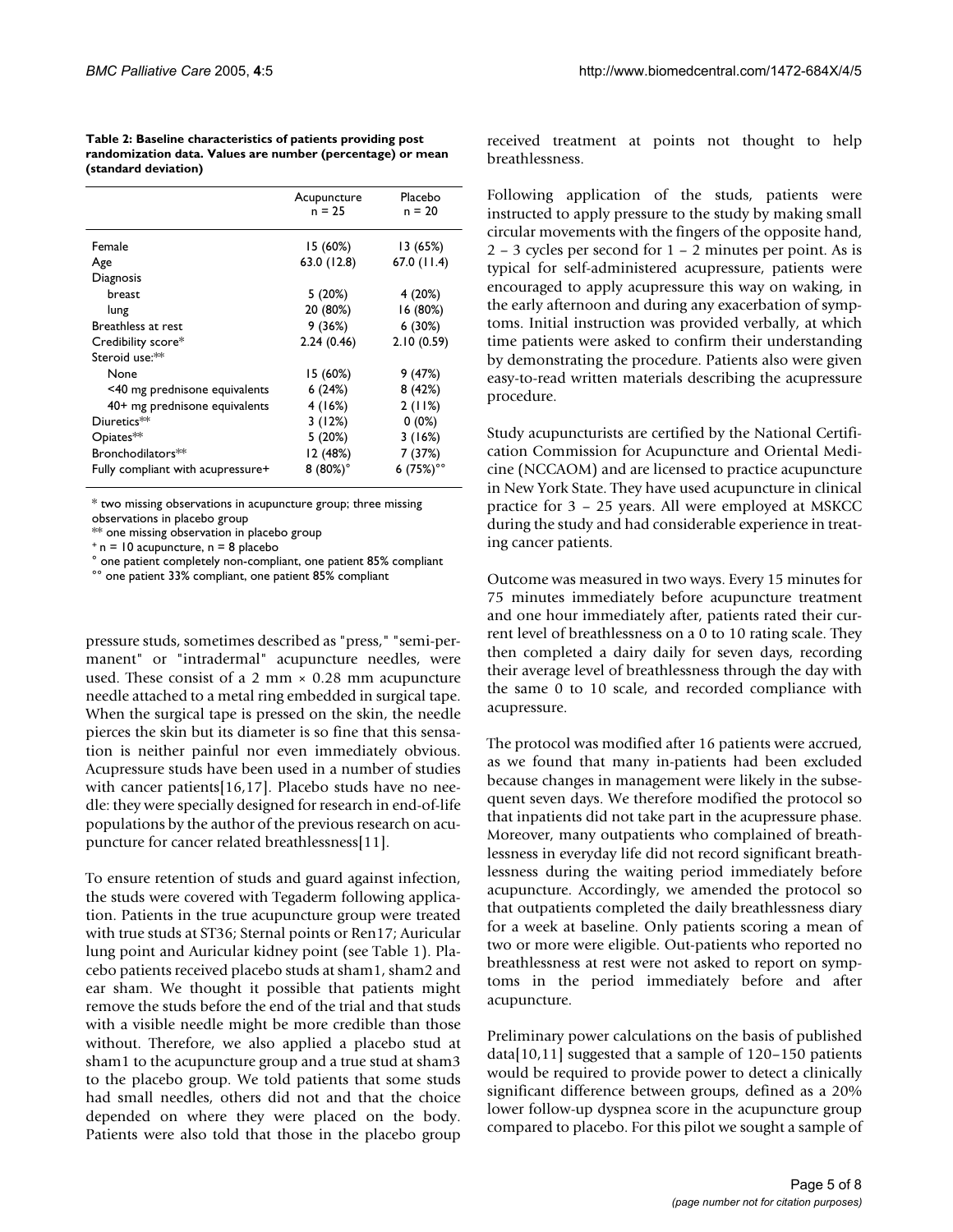| Endpoint                                                       | Group       | <b>Baseline</b>                     | Follow-up                           | p value for<br>within group<br>change | <b>Difference</b><br>between<br>means <sup>+</sup> | 95% C.I.      | p value for<br>between group<br>comparison |
|----------------------------------------------------------------|-------------|-------------------------------------|-------------------------------------|---------------------------------------|----------------------------------------------------|---------------|--------------------------------------------|
| Immediately post-<br>treatment                                 | Acupuncture | $n = 19: 4.09 (2.32)$               | $n = 19: 3.36 (2.21)$               | 0.003                                 | 0.34                                               | $-0.33.1.02$  | 0.3                                        |
|                                                                | Placebo     | $n = 14: 3.41 (2.79)$               | $n = 14: 2.42 (2.64)$               | 0.003                                 |                                                    |               |                                            |
| Immediately post-<br>treatment (pre-<br>treatment score $>2$ ) | Acupuncture | $n = 15: 4.87 (1.92)$               | $n = 15: 3.99 (2.03)$               | 0.003                                 | 0.45                                               | $-0.55, 1.46$ | 0.4                                        |
|                                                                | Placebo     | $n = 8: 5.28(2.18)$                 | $n = 8: 3.92 (2.50)$                | 0.01                                  |                                                    |               |                                            |
| Mean of seven day<br>breathlessness diary                      | Acupuncture | $n = 10$ <sup>*</sup> : 6.58 (1.71) | $n = 16$ <sup>*</sup> : 5.07 (2.12) | 0.4                                   | $0.56**$                                           | $-0.39, 1.51$ | 0.2                                        |
|                                                                | Placebo     | $n = 7$ <sup>*</sup> : 5.99 (1.71)  | $n = 14$ <sup>*</sup> : 3.77 (2.39) | 0.07                                  |                                                    |               |                                            |

**Table 3: Breathlessness scores. Baseline scores only given for patients providing relevant follow-up data. Values are mean (standard deviation)**

+ Positive indicates worse score in acupuncture group.

\* Some patients providing post-treatment diaries gave baseline data only for the immediately pre-treatment period

 $**n = 13$  for placebo group: one patient had no baseline data.

40–50 patients. We felt that a sample of this size would give us sufficient methodologic experience to conduct an adequate fully powered study. Comparisons between groups were by analysis of covariance (ANCOVA) with baseline score and randomization strata as covariates. Baseline score for the acupressure phase was the one week baseline diary, if available, otherwise the immediate pretreatment breathlessness score was used. Patients were analyzed in their randomized groups regardless of treatment received. Prespecified sensitivity analyses were to examine the effects of credibility on outcome and to assess outcome for the acupuncture phase only in patients with pre-treatment dyspnea scores greater than two. Statistical analysis was conducted using Stata 8 (College Station, Texas). No interim analyses were planned and the data were not analyzed before study closure.

The study was approved by the institutional review board at MSKCC in accordance with an assurance filed with and approved by the Department of Health and Human Services. Written informed consent was obtained from each participant.

#### **Results**

Flow of participants through the trial is shown in figure 1. Raw data are provided in Additional file 1. Table 2 shows data on study completers. Groups are balanced for baseline characteristics such as age, sex and diagnosis, and for postrandomization characteristics such as credibility and compliance. The similarity among credibility scores suggests that blinding was maintained, a conclusion also supported by analysis of research assistant notes: of the 21 patients who commented on allocation during post-study debriefing, 12 claimed to be unaware of allocation and only four of the remaining nine made a correct guess as to treatment received. Use of steroids, slightly more common in the placebo group, was not a strong predictor of outcome and there was no interaction between steroid use and group allocation. No patient changed use or dose of diuretics, opiates, bronchodilators or steroids during study participation.

Breathlessness scores are reported in Table 3. We give results separately for dyspnea measured immediately after acupuncture, and for dyspnea assessed by daily diary. Some patients reporting dyspnea scores immediately after acupuncture treatment had negligible pre-treatment dyspnea. Hence we also provide a sub-group analysis of the immediate post-treatment scores, excluding patients scoring a mean of 2 or below. For all analyses, patients receiving true acupuncture reported slightly higher scores at follow-up, approximately equivalent to 10% of baseline. Patients in both groups improved, but no important differences between groups emerged. The upper bound of the 95% confidence interval for the difference between means excludes our prespecified minimum clinically significant difference of a 20% greater improvement in dyspnea for patients receiving acupuncture. Credibility did not predict breathlessness scores, either in the immediate post-treatment period ( $p = 0.4$ ) or during the one week of diary recording ( $p = 0.9$ ). Moreover, including credibility in the model for treatment effect did not importantly modify estimates.

We conducted exploratory analyses to determine whether acupuncture prescription affected outcome. Outcome did not differ by point prescription in either the subgroup analysis (Table 4) or by including prescription and prescription by group interaction in the ANCOVA model.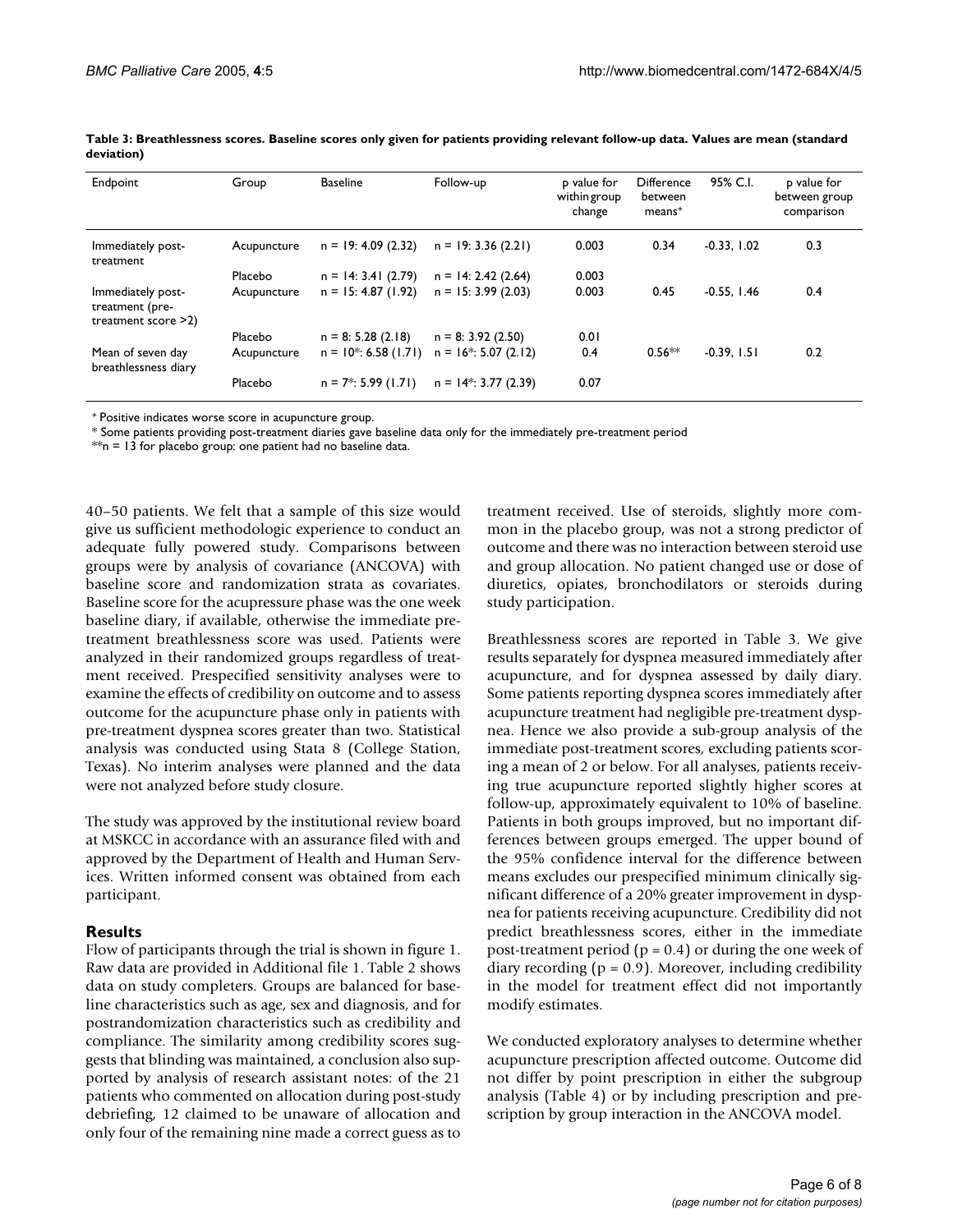| Endpoint                   | Point prescription | n  | Difference between groups <sup>+</sup> | 95% C.I.         |  |
|----------------------------|--------------------|----|----------------------------------------|------------------|--|
| Immediately post-treatment | Initial            | 15 | $-0.23$                                | $-1.23, 0.77$    |  |
|                            | Modified           | 18 | 0.87                                   | $-0.19, 1.94$    |  |
| Daily Breathlessness diary | Initial            | 12 | 0.63                                   | $-0.54$ , $1.79$ |  |
|                            | Modified           | 7  | 0.43                                   | $-0.92, 1.77$    |  |

#### **Table 4: Effect of acupuncture point prescription on outcome.**

+ Positive indicates worse score in acupuncture group

No adverse events were causally related to acupuncture treatment.

#### **Discussion**

Although intended as a methodologic pilot, our results are unexpectedly precise enough to warrant clinical recommendations. The confidence interval for the difference between groups is sufficiently narrow for us to conclude that, even in the best case scenario, the acupuncture technique tested is not importantly superior to placebo for dyspnea in cancer patients. Based on our clinical judgment of how much improvement we should expect to make worthwhile the time and trouble associated with acupuncture, we pre-specified a 20% difference between groups as clinically meaningful. It is against this criterion that we draw our conclusion of "no effect". Yet we can exclude even smaller levels of benefit, such as 10%. We find it unlikely that any patient or clinician would deem acupuncture to be worthwhile for a benefit of one third of a point on a 0 – 10 scale.

There are several possible limitations of our study. First, protocol changes concerning intervention, eligibility and evaluation, although common for a methodologic pilot, are not ideal when drawing conclusions about the effectiveness of a treatment. Nonetheless, we feel that these protocol changes did not have an important influence on our results. Changes in the methods of evaluation were designed to reduce drop-out and improve the measurement of baseline symptoms. These changes should increase the precision of results. Amendments to eligibility requirements were made to ensure that all patients had non-zero symptom scores at baseline and thus ensure that the trial included only those for whom benefit was measurable. Modification of the intervention itself is potentially more problematic. Most of the acupuncture point prescription changes were made to increase patient comfort. For example, we initially used the PC6 point on the wrist, but patients complained that studs inserted there caused radiating pain, apparently due to the proximity of PC6 to the median nerve. If our initial, but not modified, prescription were of value, it would be clinically irrelevant as an effective but intolerable treatment has little clinical role. Moreover, we saw no evidence that outcome was affected by the particular prescription used.

Patients in this study received only a single acupuncture treatment. This does not reflect traditional acupuncture practice, and it is possible that repeated treatment might have a cumulative effect. Our study design was based on prior research that suggested immediate effects on dyspnea following a single session of acupuncture[8,11] Delayed or cumulative effects are of questionable relevance for symptomatic management in patients with late stage cancer. Moreover, daily acupressure treatment had no apparent effect.

It is possible that more encouraging findings may have emerged had we used a different acupuncture technique, such as modifying the point prescriptions for each patient. Our study population reflected a typical spectrum of cases requiring symptomatic management of dyspnea, and was thus rather heterogeneous. Therefore, the possibility that acupuncture might be effective for dyspnea in a sub-group of patients with a particular pathology cannot be ruled out. There is a dearth of systematically collected data to inform decisions about study design with respect to either the most effective acupuncture technique or the most responsive patient group.

Our study provides some evidence of a placebo effect. Symptom scores fell by approximately 20% immediately after acupuncture in both groups ( $p = 0.003$ ), a result unlikely to be explained by regression to the mean or other effects. It is plausible that such a result would have been considered "positive" in a single-arm study, underscoring the importance of randomized trials for evaluating complementary therapies used to treat cancer-related symptoms.

Accrual to the study was relatively slow, with only approximately 15 patients entering per year. This is due in part to the fact that MSKCC does not provide hospice services, which limits the number of end of life patients, when dyspnea is most prevalent. Accrual was also limited by patient refusal, as nearly half of patients approached declined participation. Patients with advanced cancer admitted to